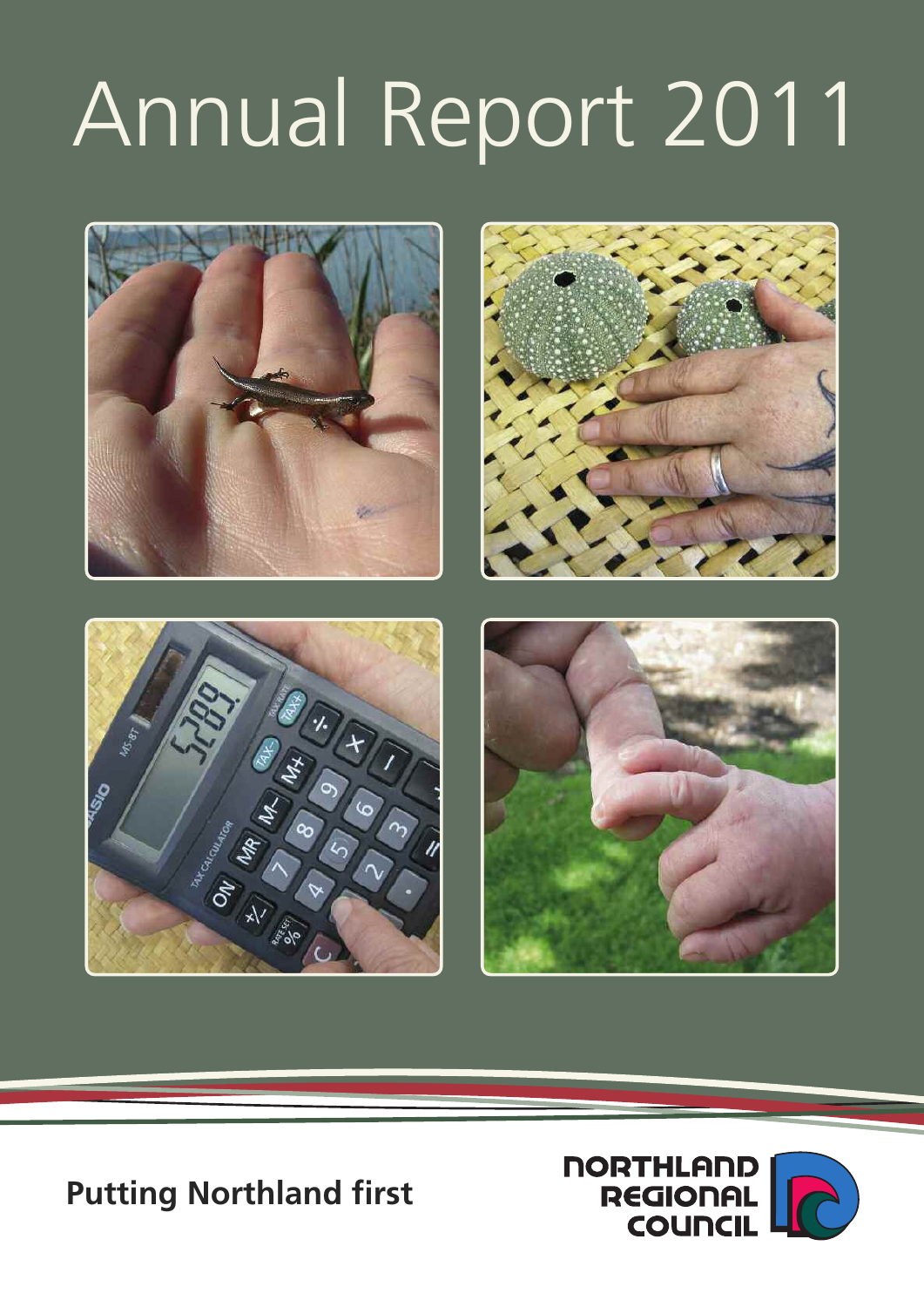## directory

#### Main Office

Street Address: 36 Water Street, Whängärei 0110.

Telephone No: 09 438 4639 Facsimile No: 09 438 0012 Email: mailroom@nrc.govt.nz Freephone: 0800 002 004 24/7 Environmental Hotline: 0800 504 639 Website: www.nrc.govt.nz

#### Dargaville Office

Telephone No: 09 439 3300 Facsimile No: 09 439 3301

#### Kaitäia Office

Telephone No: 09 408 6600 Facsimile No: 09 408 6601

Postal Address: Private Bag 9021, Whängärei Mail Centre, Whängärei 0148. LinkedIn: www.linkedin.com/companies/ northland-regional-council Facebook: www.facebook.com/ NorthlandRegionalCouncil Twitter: www.twitter.com/NRCExpress

Address: 61B Victoria Street, Dargaville 0310.

Address: 192 Commerce Street, Kaitāia 0410.

#### Öpua Office

Telephone No: 09 402 7516 Facsimile No: 09 402 7510

Address: Unit 10, Öpua Marine Park, Öpua 0200.



**WHÄNGÄREI**









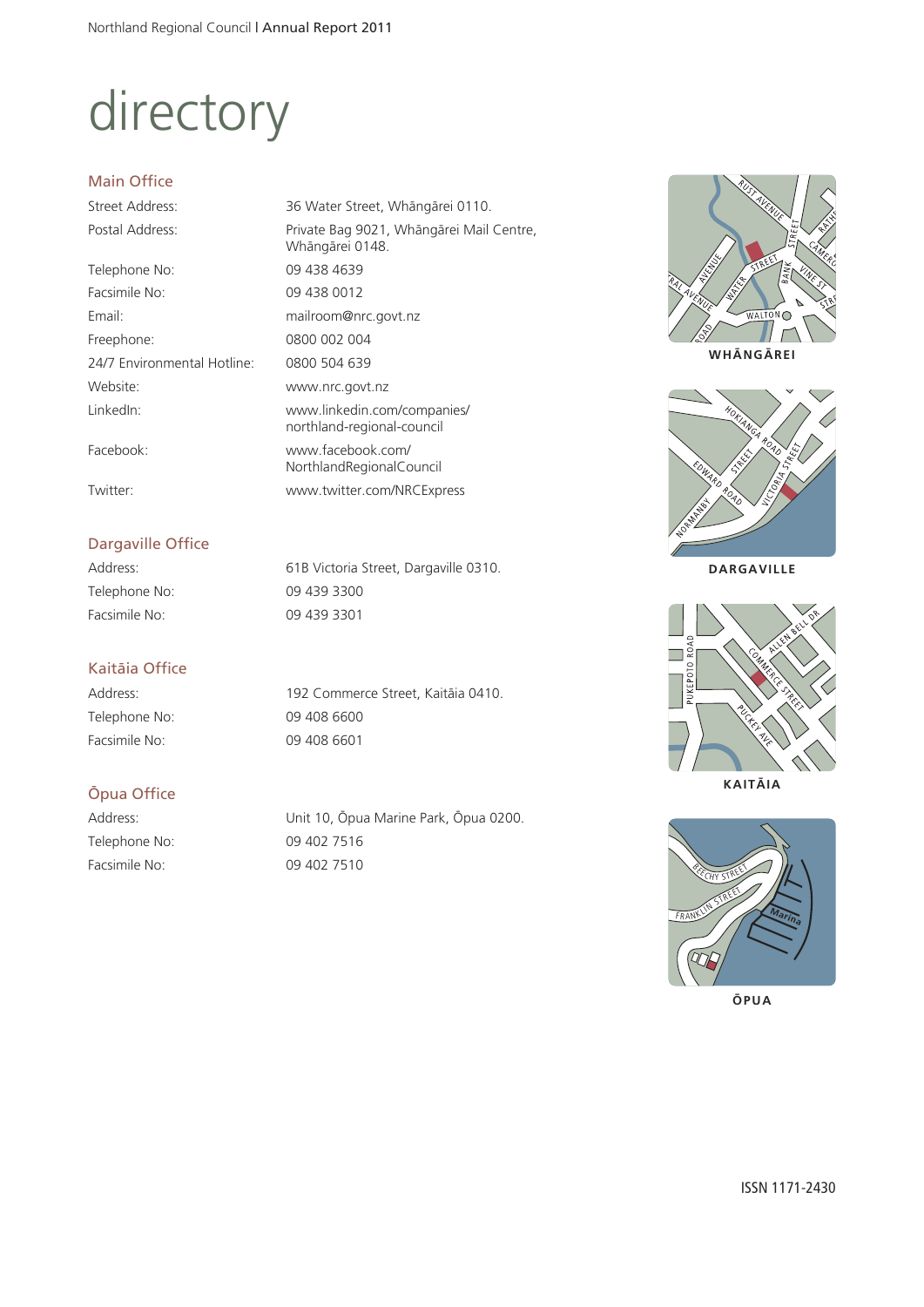## **contents**

| Introduction                        | $\overline{2}$ |
|-------------------------------------|----------------|
| Chairman and CEO's foreword         | 3              |
| Governance structure                | 5              |
| Council management structure        | 6              |
| <b>Your Regional Councillors</b>    | 7              |
| Council committees and advisors     | 8              |
| Community outcomes                  | 10             |
| Our activities – what we do         | 12             |
| Our year in review                  | 14             |
| Building Māori capacity             | 28             |
| Our region                          | 29             |
| Financial highlights                | 33             |
| Compliance Statement                | 35             |
| <b>Audit Report</b>                 | 36             |
|                                     |                |
| <b>Council Activities</b>           | 39             |
| Democracy and Corporate Services    | 40             |
| Regional Information and Engagement | 48             |
| Regional Economic Development       | 60             |
| Resource Management Planning        | 70             |
| Transport                           | 82             |
| Consents                            | 90             |
| <b>Environmental Monitoring</b>     | 96             |
| Land and Rivers                     | 116            |
| Biosecurity                         | 130            |
| <b>Emergency Management</b>         | 136            |
| <b>Maritime Operations</b>          | 142            |
|                                     |                |

| <b>Financial Statements</b>                            | 149 |
|--------------------------------------------------------|-----|
| Consolidated Statement of                              |     |
| Comprehensive Income                                   | 150 |
| Consolidated Statement of<br>Changes in Equity         | 151 |
|                                                        |     |
| Consolidated Statement of<br><b>Financial Position</b> | 152 |
| Consolidated Statement of Cashflows                    | 154 |
| Reconciliation of Net Surplus to the                   |     |
| Cashflows from Operations                              | 155 |
| Statement of Account Policies                          | 156 |
| Notes to the Financial Statements                      | 167 |
|                                                        |     |
| Council Policies                                       | 209 |
| <b>Human Resources</b>                                 | 710 |
| Equal Employment Opportunities                         | 210 |
| Health and Safety                                      | 211 |
| Training and Experience                                | 211 |
|                                                        |     |
| <b>Group Entities</b>                                  | 213 |
| Group structure                                        | 214 |
| Northland Port Corporation (NZ) Limited                | 215 |
| Northland Regional Council                             |     |
| <b>Community Trust</b>                                 | 216 |
| Council controlled organisations                       | 217 |
|                                                        |     |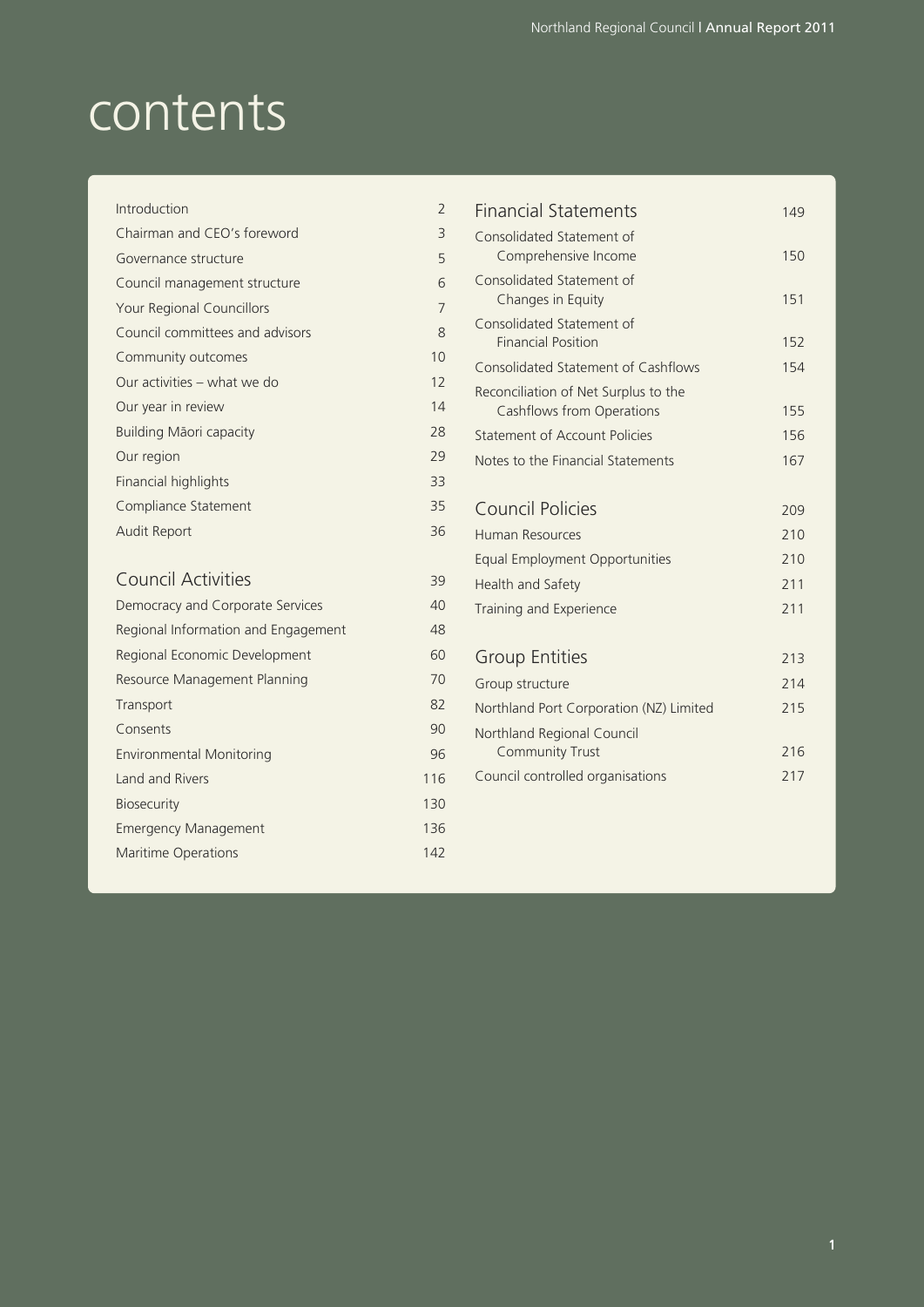### introduction

*The Northland Regional Council produces an Annual Report each year to account for the money provided to us by our ratepayers and through investments, financial institutions and government agencies. This is our Annual Report for the year ending 30 June 2011.*

In this report you will see the progress we have made in delivering what we set out to achieve and our involvement in working towards the social, economic, environmental and cultural outcomes for Northland.

The way in which most of the information is shown is governed by legislation, such as the Local Government Act 2002 and standard accounting practices, but you will also find general information about the regional council, our roles and the activities we perform.

There have been many highlights during 2010-2011 including funding for a wide range of community projects, work to develop the next generation of our Regional Policy Statement and the completion and official opening of the multi-purpose Northland Events Centre. The "our year in review" section is a snapshot of these.

The Northland Regional Council has 11 key activity areas: Democracy and Corporate Services, Regional Information and Engagement, Regional Economic Development, Resource Management Planning, Transport, Consents, Environmental Monitoring, Land and Rivers, Biosecurity, Emergency Management and Maritime Operations. In each area we show you our key performance indicators – the targets we use to measure our success and financial performance.

#### The summary report

The regional council has also produced a summary of this report. The summary outlines the most important information, to give you an easy snapshot of exactly what we have achieved in the past year. This summary is available from all our offices and can also be found on our website: *www.nrc.govt.nz/annualreport*

#### Our mission

Through growth, putting Northland first by providing regional leadership, environmental protection, economic opportunities and integrated infrastructure.

#### Our role

The Northland Regional Council aims to create a region of choice through growth, and the provision of regional leadership, environmental protection, economic opportunities and integrated infrastructure.

We will achieve this by putting our community and the Northland region first. We are committed to being forward thinking and innovative, flexible and open, responsive and value-driven, and professional and accountable. We also work with others – regional and central government, iwi, community groups, development agencies and commercial enterprises – to meet these goals.

Your regional council is made up of eight elected councillors, including a Chairman, an appointed Chief Executive Officer (CEO) and around 140 full-time staff. We are here to serve our community and ensure Northland is a great place to live.

#### Measuring our performance

We keep track of our performance during the year so we can measure how effective we have been in delivering on our plans for the region. Through our Annual Report we aim to keep you informed and make ourselves accountable. Our performance is measured against key indicators (also known as performance measures) for each area of our work. Indicators with particular progress in the last year are featured in the "our year in review" section and all the key indicators are included in "our activities" section.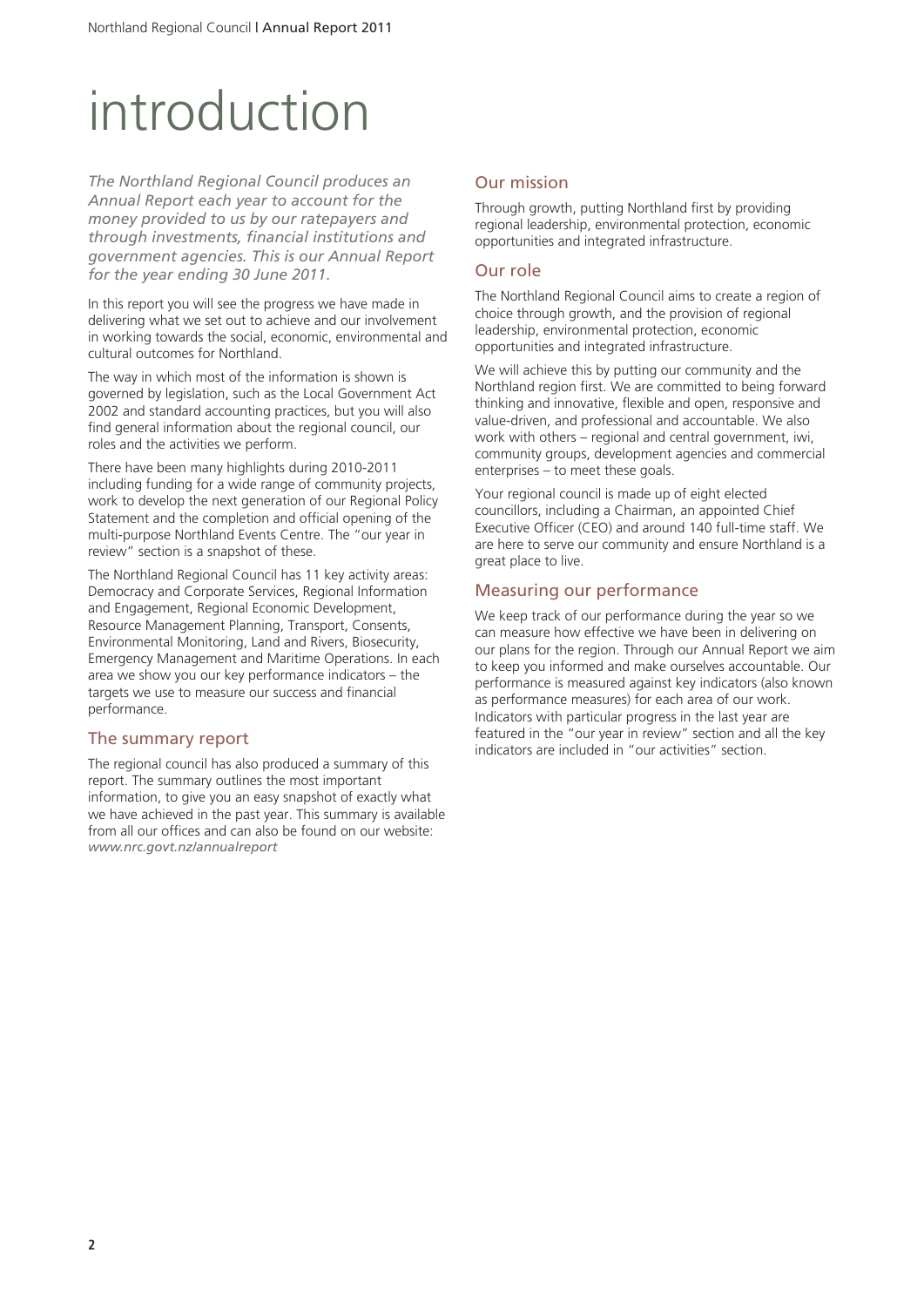## Chairman and CEO's foreword

The 2010-2011 year has been one of change for both Northland as a region and those who lead your regional council. As a region, Northland continued to suffer the lingering economic effects of the global recession and weathered another drought (which eventually ended in spectacular fashion in late January courtesy of Cyclone Wilma). Northlanders joined the rest of New Zealand to offer what assistance we could to those in earthquakestricken Christchurch, including seconding a number of council staff in Civil Defence roles and welcoming more than 250 southern residents who fled here for some respite in the quake's aftermath.

Politically, the October 2010 local body elections ushered in a number of changes around the council table with three new councillors – and subsequently a new chairman and deputy – elected. The council's Chief Executive Officer Ken Paterson also tendered his resignation in April 2011, leaving to take up a new role as Chief Executive for Tauranga City Council in July. (Councillors expect to appoint his replacement later this year.)

Despite these changes and challenges, your council once again rose to the task carrying out a huge amount of work across many areas. At the start of 2010-2011 we managed to implement an annual budget that saw the average regional council rates bill increase by about \$13.90 plus GST this year (less than 27 cents a week). However, as the financial year drew to a close, your councillors made the difficult decision to redirect our investment income. This redirection will see council build a reserve to fund community projects that will increase Northland's economic performance and improve the environmental, cultural and social wellbeing of Northlanders and move away from subsidising rates for council services.

While this will enable us to support economic projects that will improve the region's economic performance and lessen our reliance on our investment income (which typically subsidised roughly one-third of the average rates bill) it will come at a cost to ratepayers. Our service rate will increase on average \$17.80 (including GST) annually for each of the next five years.

On the planning front, councillors and staff spent a great deal of time working to develop a new Regional Policy Statement (RPS). The RPS is designed to enable development while ensuring the region's natural and physical resources are sustainably managed, making it one of Northland's most important planning tools and its development spans several years.

We consulted on a RPS draft discussion document in December 2010 with the public providing feedback on the various issues explored. Summaries of the submissions were published and have helped guide development of a draft statement. A report outlining the draft regionally significant issues to tängata whenua was finalised in June and presented to the Tai Tokerau Iwi Chief Executives group in early June. Drafting of objectives, policies and methods for the Draft Regional Policy Statement was underway at year end with a draft document due for release for informal public consultation later this year.



Work continued on our important flood protection and Priority Rivers Project and river management plans have now been developed for all 27 rivers or groups of streams involved. We consulted with each affected community on these draft plans via a series of public meetings and hui throughout the region during September – November 2010. River Management Liaison Committees have also been established for urban Whängärei (Hätea and Raumanga Rivers), Awanui, Kaihü, Kaeo-Whangaroa Stream and Kerikeri-Waipapa. They've been helping us develop and refine river management plans which will be the starting point for implementation of flood risk reduction measures.

Water – both its quality and quantity – remains a priority for your council and much of our work revolves around it. Our rivers and streams provide habitat for a range of indigenous flora and fauna, as well as being an important water supply for rural communities, horticulture and agricultural demands. As Northlanders, we also value our region's water resources for the important recreational, aesthetic and cultural values they offer.

On behalf of the community, we once again monitored a huge range of activities – many of them water-related – including bacterial levels at popular swimming spots over the summer months to let the public know how safe water is for swimming. (We also completed our Annual Monitoring Report in August 2010; it's available on our website at *www.nrc.govt.nz/amr*

We issued 1284 resource consents (up 155 on the previous 12 months) for industrial, public and private developments across the region. Among significant projects processed during the year was the Whängärei District Council's emergency sewage discharge from the upgraded Okara Pump Station. Despite the additional workload, the Northland Regional Council maintained an excellent performance record, processing 98 percent of consent applications within statutory timeframes.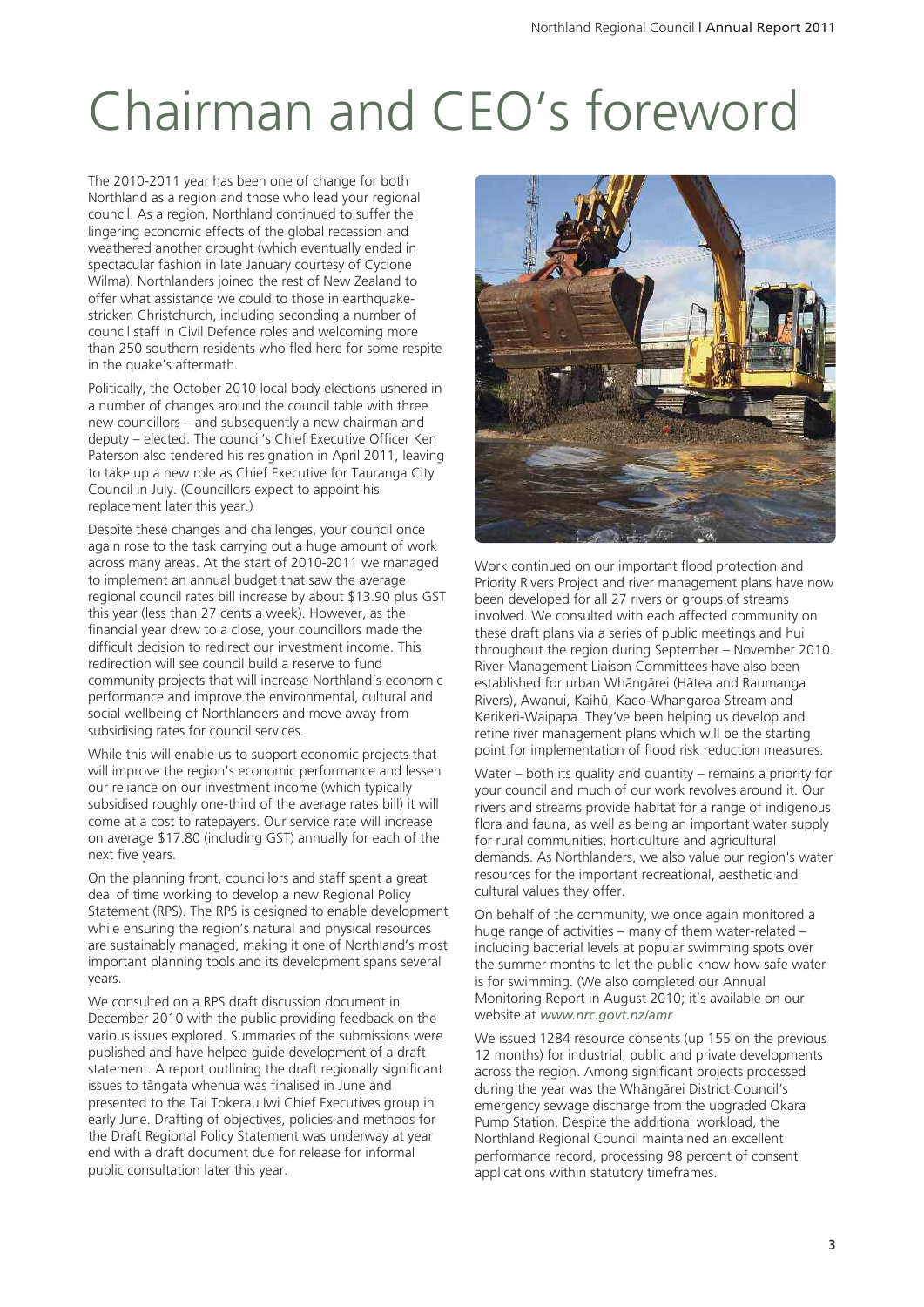During the year 65 percent of consents we monitored were fully compliant, 24 percent had minor non-compliance and 11 percent were significantly non-compliant; these figures are all similar to last year. We worked with locals in the Otaika area, more than 200 of whom gave us details of their water use in late 2010 and early 2011 as part of a pilot programme designed to ensure we don't over-allocate our region's water resources in future.

The National Institute of Water and Atmospheric Research (NIWA) is now doing a study for us to establish ecological flows in the Otaika area. Once complete, this will allow us to determine how much water is available for further allocation and any lessons learned from the Otaika pilot project could be rolled out to other areas on a catchment by catchment basis in future.

A total of 57 Environment Fund projects were completed in the 2010-2011 financial year using council funds of \$519,191. This fund has now provided more than \$3 million since 1996 to help people improve and protect Northland's natural environment. Twenty of this year's projects were from the Far North, attracting 38 percent of the funding, another 21 were from the Whängärei district (37 percent of funding) and the remaining 14 projects (attracting 25 percent of funding) from the Kaipara.

The most popular projects during 2010-2011 were fencing (primarily of streams and wetlands for water quality), biodiversity, soil conservation and erosion control. In order to improve accessibility, changes were made in the 2009- 2010 year which means people can now apply for funding for worthwhile projects almost year-round, rather than inside a previously much smaller 10-week application window. This change proved very popular in the 2010-2011 year and it's hoped it will give additional support for reaching the Dairying and Clean Streams Accord's targets, particularly for water quality. We also set up a soil conservation project, mapping areas of high erosion risk and identifying soil conservation and erosion/sediment control issues and options to deal with them.

We continued to work with local communities and industry to promote pest management and facilitate pest control through Community Pest Control Areas (CPCA). There are now 36 CPCA plans underway in Northland which target

pest ants, animals and weeds. These represent more than 800 owners and cover 32,675 hectares of private land involving individuals, community trusts and Mäori shareholder land.

Lastly, at the time of writing the Rugby World Cup 2011 was underway and two sold-out and very successful pool matches had been held at the Northland Events Centre in Whängärei. We look forward to the ongoing economic and other benefits RWC 2011 should bring to our region in the weeks and months to come. Council's regional economic agency Enterprise Northland has played a pivotal role in the build up to the Tournament in Northland, including providing a regional Northland 2011 Co-ordinator. (Northland 2011 is the group co-ordinating the North's RWC 2011 planning and operational delivery. Its membership includes the Northland Regional Council, the region's three district councils and the Northland Rugby Union. It is also supported by local economic, sporting, tourism and business groups.) Regional council staff also provided support and assistance to Northland 2011, including development of the Northland 2011 website *www.northland2011.com* and helping to create the 'Paint It Red' campaign enthusiastically embraced by so many Northlanders.

Our thanks to everyone who played a role in council's successes over the 2010-2011 year and to those who will help us face the challenges ahead in the next year.

Craig Brown Chairman

Tony Phipps Acting Chief Executive Officer

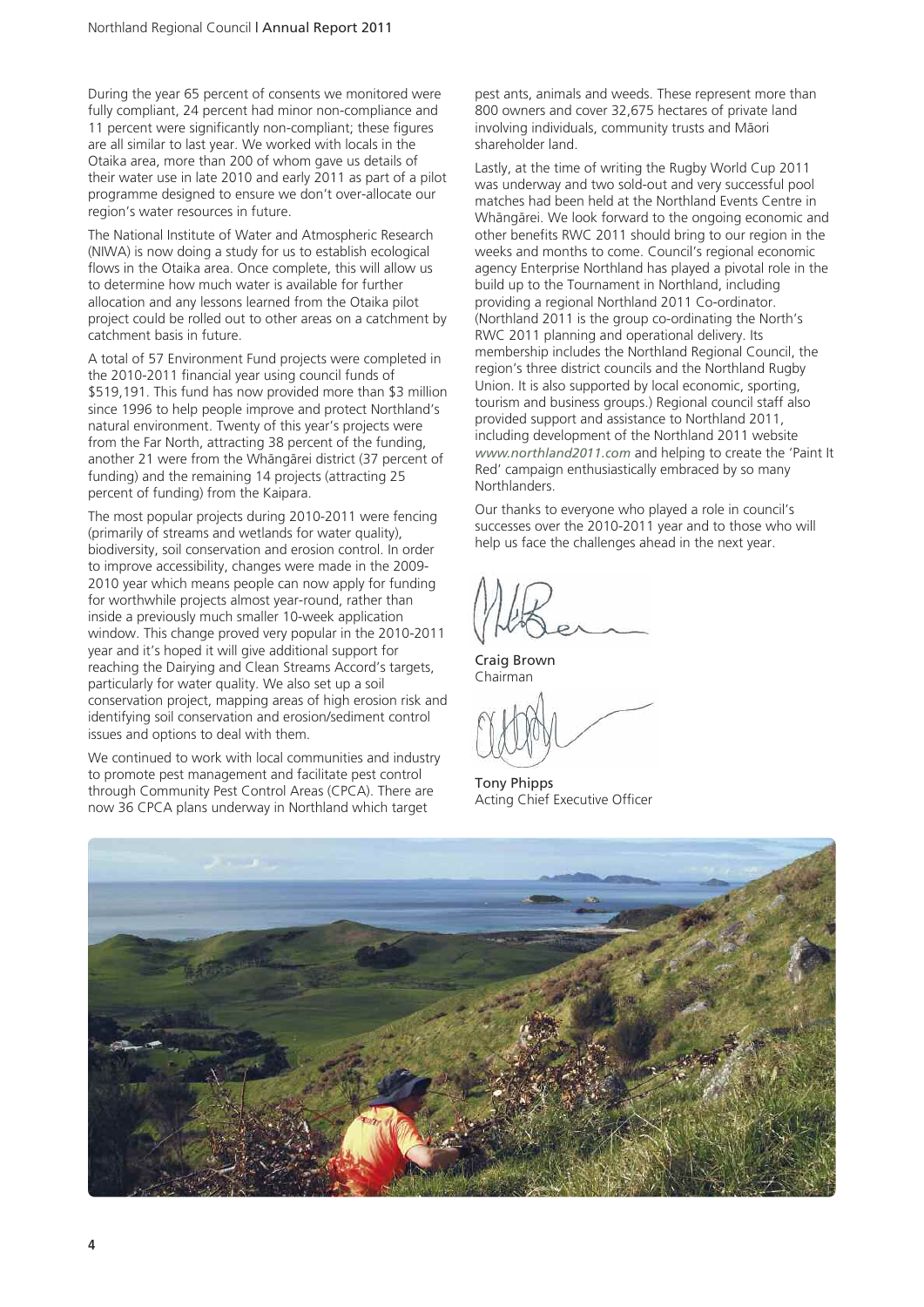### governance structure

#### **T H E P E O P L E O F N O R T H L A N D**

|                                                                               | <b>Councillors</b>                                                                                              | <b>Council business</b><br>plans and policies                         |
|-------------------------------------------------------------------------------|-----------------------------------------------------------------------------------------------------------------|-----------------------------------------------------------------------|
| Environmental<br>Management<br>Committee                                      | • Resource Management Plan<br>preparation<br>• Submissions to district plans<br>• Environmental monitoring      | • Biosecurity<br>· Sustainable land management<br>• Hazard management |
| <b>Regional Transport</b><br><b>Committee</b>                                 | • Regional land transport<br>• Road safety administration                                                       | • Total Mobility Scheme                                               |
| <b>Hearings Committee</b>                                                     | • Resource consents<br>• Appeals                                                                                | • Changes and variations to<br>regional plans                         |
| <b>Finance and</b><br><b>Audit Committee</b>                                  | • Review of council policies<br>• Review of Annual Report<br>• Liaison with council-controlled<br>organisations | • Liaise with Audit NZ<br>• Performance monitoring                    |
| <b>Regional Policy</b><br>and Development<br><b>Committee</b>                 | • Regional Policy Statement<br>· Regional economic<br>development<br>• Community Growth Programme               |                                                                       |
| <b>Northland Civil</b><br><b>Defence Emergency</b><br><b>Management Group</b> | • Emergency management<br>• Joint standing committee of Northland local authorities                             |                                                                       |
|                                                                               | • Long Term Plan<br>• Annual Plan<br>• Annual Report                                                            | • Strategic planning<br>• Policy development                          |

Full details of all council's governance arrangements and processes are contained in its Governance Statement. A copy of *Northland Regional Council's Governance Statement is available on request, or by visiting the website: www.nrc.govt.nz*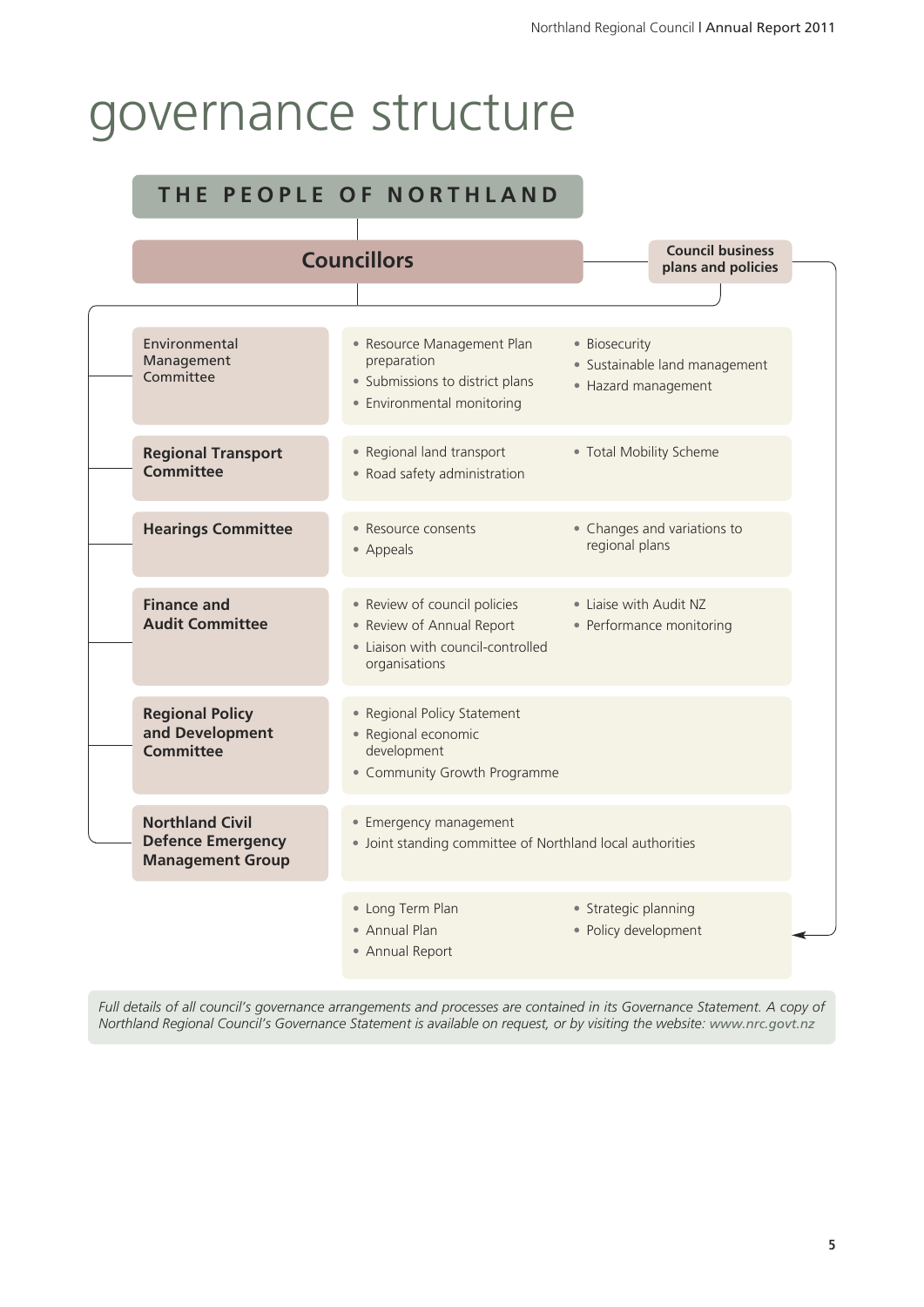## council management structure

| THE COUNCIL                                                                                                                          |                                                                                                                                                                                                                                                            |                                                                                                                                                                                                  |
|--------------------------------------------------------------------------------------------------------------------------------------|------------------------------------------------------------------------------------------------------------------------------------------------------------------------------------------------------------------------------------------------------------|--------------------------------------------------------------------------------------------------------------------------------------------------------------------------------------------------|
|                                                                                                                                      |                                                                                                                                                                                                                                                            |                                                                                                                                                                                                  |
| <b>Chief Executive Officer</b><br>Tony Phipps (Acting)                                                                               |                                                                                                                                                                                                                                                            |                                                                                                                                                                                                  |
|                                                                                                                                      |                                                                                                                                                                                                                                                            | ACTIVITIES                                                                                                                                                                                       |
| Deputy CEO /<br><b>Operations Director</b><br><b>Tony Phipps</b>                                                                     | • State of the environment<br>monitoring<br>• Passenger transport management<br>• Resource management<br>compliance<br>· Environmental incident responses<br>• Hazard management<br>• Hazardous substances and<br>contaminated sites<br>• River management | • Land and biodiversity<br>· Oil pollution response<br>• Harbour safety and navigation<br>• Consent applications<br>• Consents advice and information<br>• Biosecurity<br>• Emergency management |
| <b>General Manager</b><br><b>CEO's Office and Projects</b><br>Linda Stansfield<br>Growth/Infrastructure<br>Manager<br>Vaughan Cooper | · Democracy/councillor advice<br>and support *<br>• Council-controlled<br>organisations *<br>• Community Growth Programme<br>· Regional infrastructure<br>management                                                                                       | • Regional transport planning                                                                                                                                                                    |
| <b>General Manager</b><br><b>Planning and Policy</b><br>Kathryn Ross                                                                 | · Resource management planning<br>• Long Term Plan<br>• Annual Plan                                                                                                                                                                                        |                                                                                                                                                                                                  |
| <b>General Manager</b><br>Finance and IT<br>Lisa Aubrey                                                                              | • Finance accounting and financial<br>reporting *<br>• Financial and equity<br>investments *<br>• Taxation *                                                                                                                                               | • Rating *<br>• Information services *<br>• Revenue systems *<br>• Commercial investments<br>• Annual Plan                                                                                       |
| <b>General Manager</b><br><b>Community Relations</b><br>Jason Dawson                                                                 | • Environmental education<br>• Communications<br>· Iwi liaison                                                                                                                                                                                             |                                                                                                                                                                                                  |
| <b>Human Resources</b><br>Manager<br>Judy Macdonald                                                                                  | • Human resources management *<br>• Health and safety *                                                                                                                                                                                                    |                                                                                                                                                                                                  |

*\* Activity support services*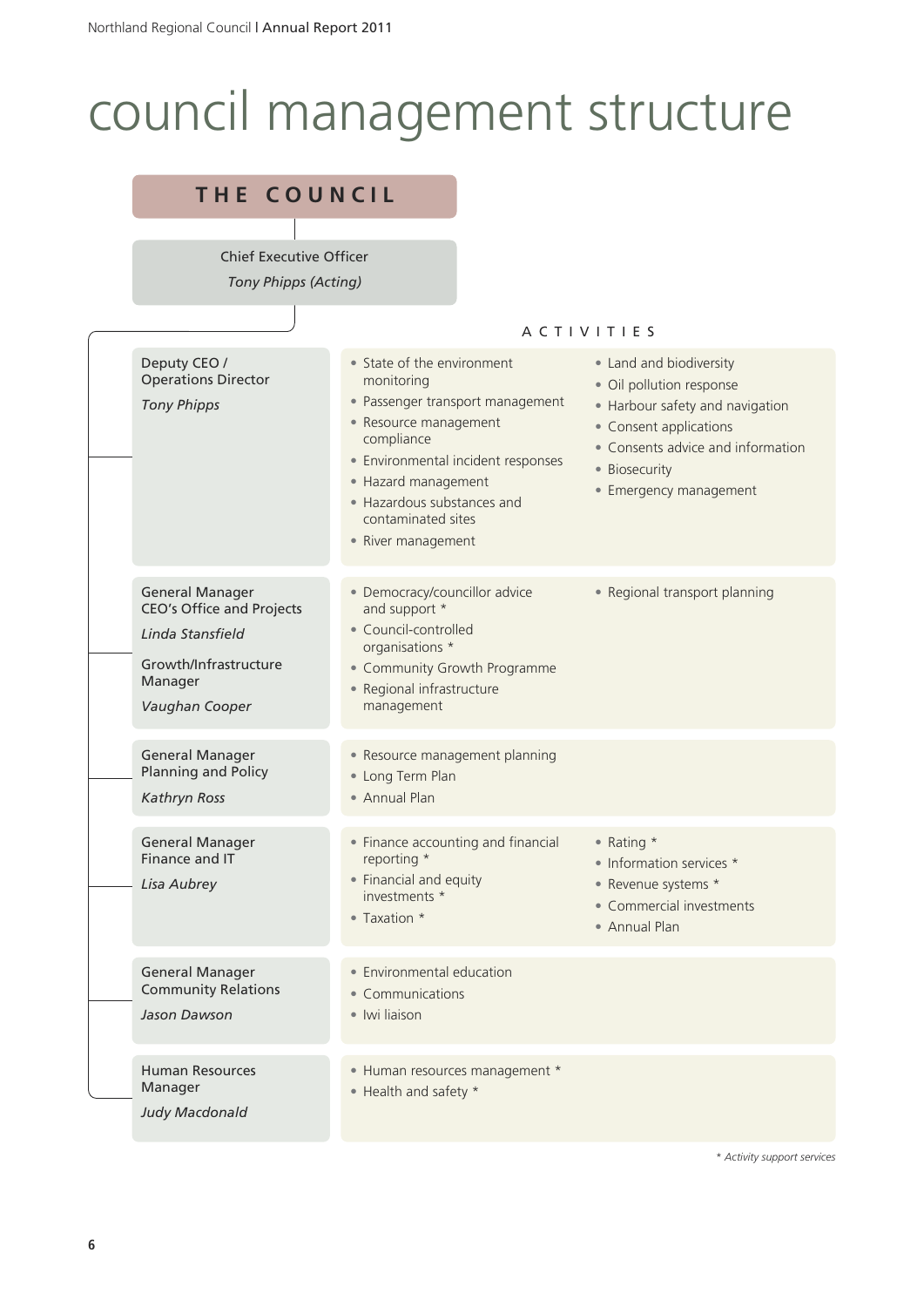### your regional councillors



#### Craig Brown – Chairman

*Whängärei constituency* Phone: 09 432 7575 Email: craigb@nrc.govt.nz

Craig Brown is the former mayor of the Whängärei District Council and is serving his third term on the regional council. He is a former policeman, and has been involved in farming and real estate. Cr Brown is serving his third term on the

Northland District Health Board and has just completed six years on the NorthTec Council. He has been heavily involved on school boards of trustees since their instigation, for which he received an award for services to education from the New Zealand School Trustees Association. Cr Brown was on the Whängärei District Council for 12 years, six of them as mayor.



#### John Bain – Deputy Chairman

*Whängärei constituency* Phone: 09 437 6096 Email: jbain@internet.co.nz

John Bain is best known to most as chairman of the high profile air ambulance provider, the Northland Emergency Services Trust (NEST). A member of the Northland District Health Board, Cr Bain has had a 35 year

involvement with the Northland Ambulance Service, including many years as its chairman. Cr Bain has been self-employed since his early twenties and is currently in the importing business.



#### Joe Carr

*Far North constituency* Phone: 09 401 9197 Email: carr.clan@farmside.co.nz

Okaihau-based Joe Carr has local business, farm and forest interests and is also a Justice of the Peace. He is a trustee of the Far North Life Education Trust and a former Far North district councillor. Cr Carr has served on a number of

regional council committees over the past nine years including Civil Defence and Emergency Management, Regional Land Transport and Landcare. He has previously been a Hearing Commissioner and Appeal Negotiator for the Far North District Council.



#### Tony Davies-Colley

*Whängärei constituency* Phone: 09 435 4090 Email: tony@westpoint.net.nz

Tony Davies-Colley is a businessman involved in technology, engineering, farming, forestry and property. He is a director of several private companies. Cr Davies-Colley has an Agricultural Science degree and over the last 30 years

has been actively involved in farming, forestry and the wood processing industry.



#### Bronwyn Hunt

*Far North constituency* Phone: 09 408 3412 Email: bronyh@hotmail.com

Bronwyn has been involved in local government for more than 20 years, 13 of which were in the Far North district. Her community interests are wide and varied. Currently working for Te Runanga o Te Rarawa, Cr Hunt heads

the Strategy and Policy Unit. Cr Hunt is serving her first term on the regional council.



#### Graeme Ramsey

*Kaipara constituency* Phone: 09 439 7022 Email: baylys@igrin.co.nz gramsey@pgfnz.org.nz

Graeme returned home to Dargaville after a management career overseas. He served six years as mayor of the Kaipara district and has continued his career in New Zealand as Chief Executive Officer

and Director of commercial and not-for-profit national organisations. Cr Ramsey has degrees in Geography, Sociology and a Masters in Business Administration. He lives at Baylys Beach with his wife Josie.



#### Bill Rossiter

*Whängärei constituency* Phone: 09 437 2807 Email: billro@xtra.co.nz

Bill Rossiter is serving his fifth term on the regional council. He previously served as a Whängärei District Councillor. He is a Northpower trustee and was previously the Road Safety Co-ordinator for RoadSafe Northland. He is active in

community organisations, including Rotary and an appointed Whängärei RSA Trustee. Cr Rossiter is a retired businessman involved in the printing and stationery business.

#### Ian Walker



*Far North constituency* Phone: 09 408 0072 Email: ian@nzfarmers.com

Ian Walker is a farmer, retailer and has business interests in Information Technology. He has held a number of directorships and is currently President of Farmers of New Zealand and a Director of Northland Port Corporation NZ Limited.

This is his fourth term as a regional councillor.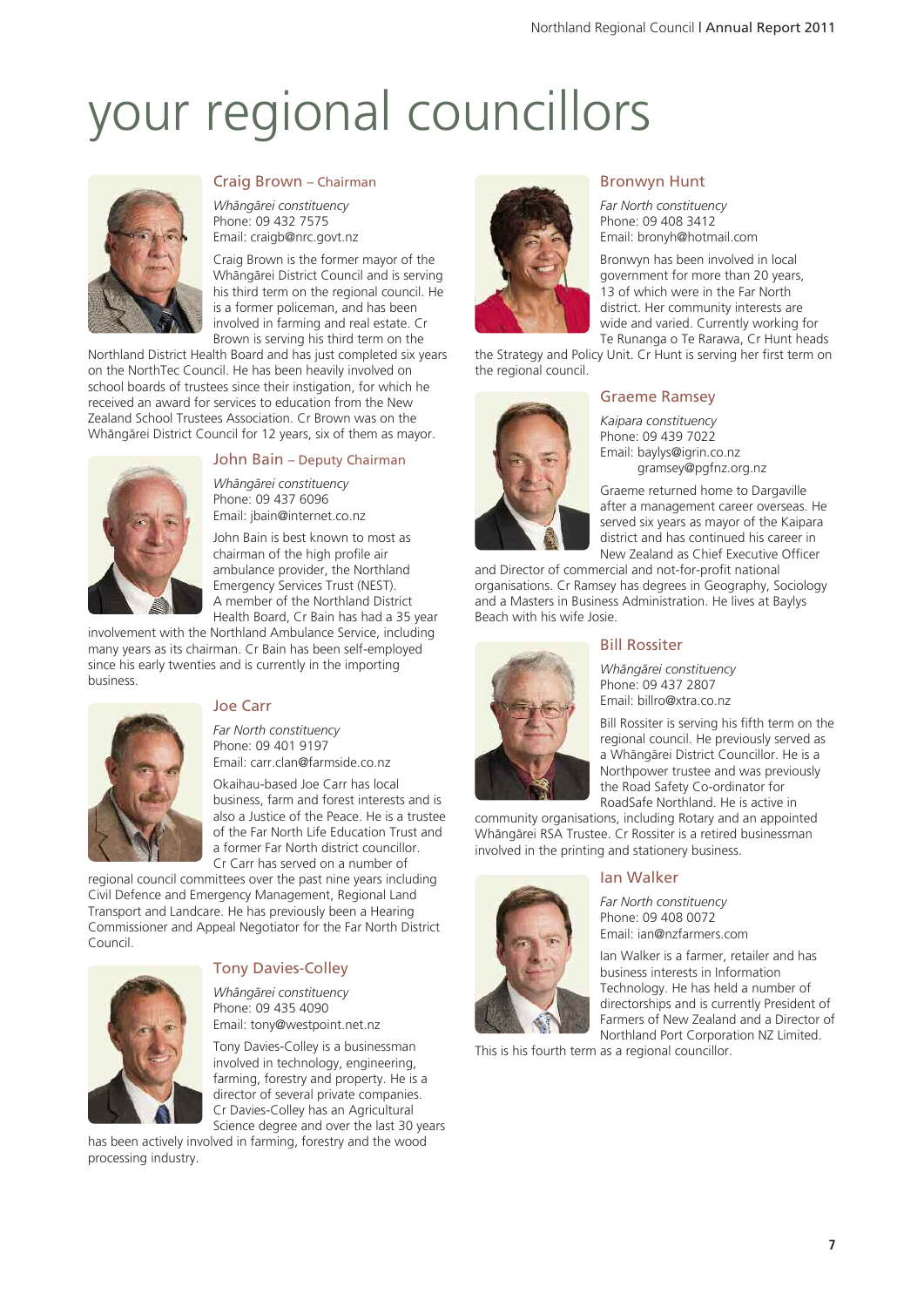### council committees and advisers

Chairman Craig Brown is an ex-officio member of all committees.

#### Environmental Management Committee

Councillors Joe Carr (Chairman), Graeme Ramsey (Deputy Chairman), Craig Brown (ex-officio), Bill Rossiter, Bronwyn Hunt, Tony Davies-Colley.

- Cr Di Maxwell representing the Far North District Council.
- Cr Crichton Christie representing the Whängärei District Council.
- Cr Brian McEwing representing the Kaipara District Council.
- Nicole Anderson representing cultural interests.
- Greg Blunden representing environmental interest groups.
- Richard Booth representing the farming community.
- Chris Jenkins representing the Department of Conservation.
- Geoff Gover representing the forest industry.

#### Regional Transport Committee

Councillors John Bain (Chairman), Joe Carr (Deputy Chairman), Craig Brown (ex officio).

- Cr Tom Baker representing the Far North District Council.
- Cr Greg Martin representing the Whängärei District Council.
- Cr Wayne Linton representing the Kaipara District Council.
- Stephen Town representing the NZ Transport Agency.
- Tony Norman representing public health.
- Ken Rintoul representing economic development.
- Steve Westgate representing environmental sustainability.
- Rawson Wright representing cultural interests.
- Clifford Paxton representing New Zealand Police, safety and security.
- Howeth Mountain representing access and mobility.

#### Audit and Finance Committee

Councillors Bill Rossiter (Chairman), Graeme Ramsey (Deputy Chairman) Craig Brown (ex officio), John Bain, Joe Carr, Bronwyn Hunt, Tony Davies-Colley, Ian Walker.

#### Regional Policy and Development Committee

Councillors Ian Walker (Chairman), Craig Brown (ex officio), Tony Davies-Colley and John Bain.

- Cr Ann Court representing the Far North District Council.
- Cr John Williamson representing the Whängärei District Council.
- Cr Julie Geange representing the Kaipara District Council.

#### Hearings Committee

Councillors Craig Brown (Chairperson) and Bronwyn Hunt.

The committee (or the council) may appoint any individual member/s or other independent person/s as Commissioner/s pursuant to section 34(1) of the RMA, to conduct a hearing in any particular case. The committee (or the council) may also revoke such a delegation at any time, by notice to the delegate.

#### Northland Regional Council Community Trust

The Northland Regional Council Community Trust was established in March 1996 using the proceeds from the sale of some of the Northland Regional Council's majority shareholding in the Northland Port Corporation. The current trustees are Andrew Britton, Rawson Wright, Irene Durham and Bill Shepherd.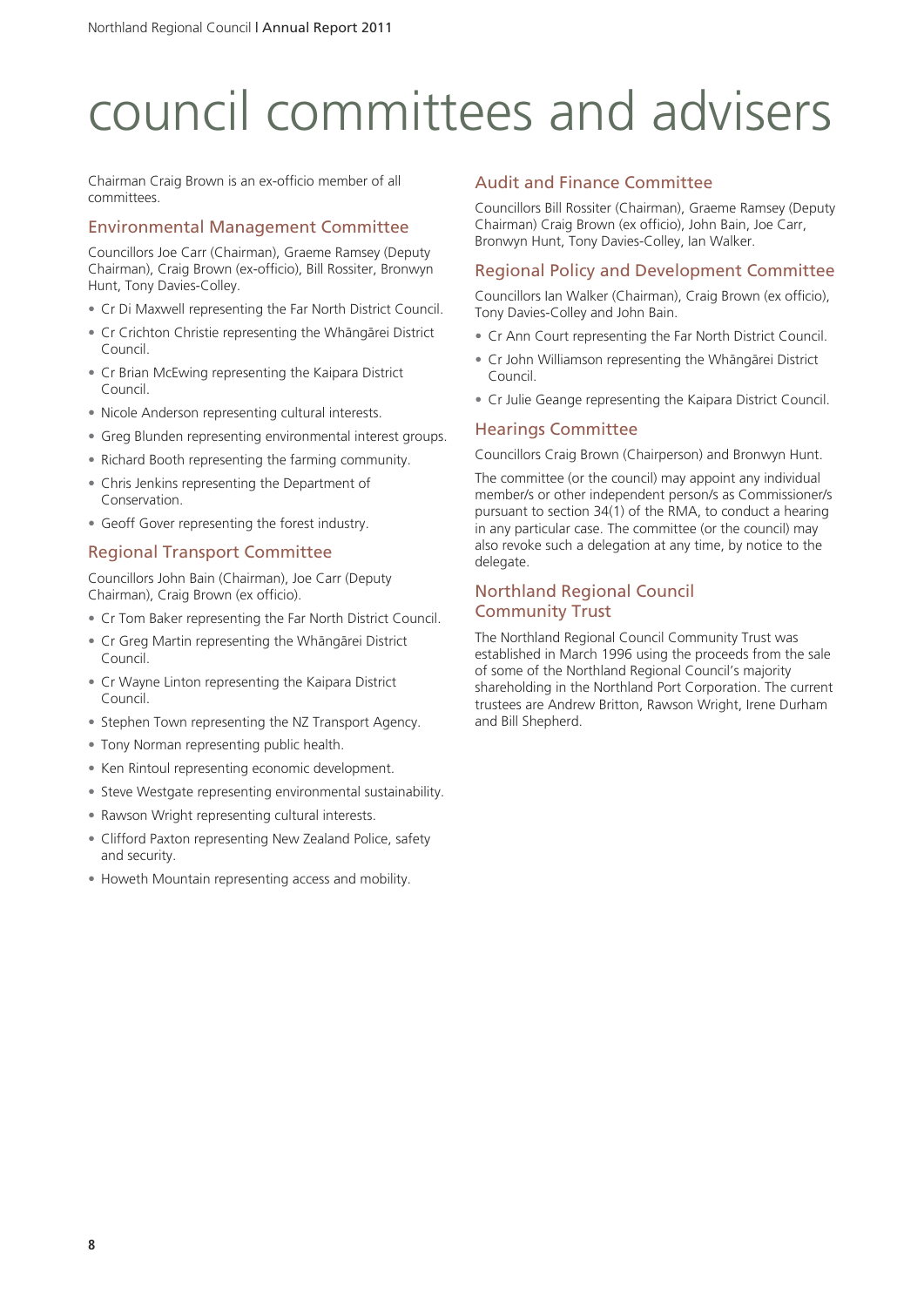#### Councillor portfolios and memberships

- Broadband Cr Tony Davies-Colley and Cr Bill Rossiter.
- Catchment Management Cr Joe Carr.
- Economic Development/Regional Growth Cr Ian Walker.
- Environment Cr Joe Carr.
- Environment Awareness Cr Bill Rossiter.
- Growth Strategy Cr Ian Walker.
- NZ Refining Company Community Liaison Committee Chairman Craig Brown.
- Northland Chamber of Commerce Cr Tony Davies-Colley and Cr Bill Rossiter.
- Northland Conservation Board Cr Bronwyn Hunt.
- Northland Regional Animal Health Committee Cr Ian Walker.
- Ngunguru Sand Spit Deputy Chairman John Bain.
- Northland Regional Council Engagement with Mäori Cr Bronwyn Hunt.
- Northport Cr Ian Walker.
- Northport Liaison Committee Chairman Craig Brown.
- Regional Policy Statement Cr Ian Walker.
- Rivers Cr Joe Carr.
- Road Safety Deputy Chairman John Bain.
- Ruakaka Sewerage Working Party Chairman Craig Brown.
- Shared Services Working Group CEO, Cr Bill Rossiter, Cr Tony Davies-Colley, Cr Bronwyn Hunt and Cr Graeme Ramsey.
- Transport Deputy Chairman John Bain.
- Vehicles on Beaches Deputy Chairman John Bain.
- Youth Education Cr Bill Rossiter.

#### Advisers

| Auditor: | Audit New Zealand on behalf of the Auditor-<br>General |
|----------|--------------------------------------------------------|
|          | <b>Bankers:</b> ASB Bank.                              |
|          | ANZ National Bank.                                     |
|          | Bank of New Zealand.                                   |
|          | Kiwibank.                                              |
|          | TSB Bank.                                              |
|          | <b>Solicitors:</b> Blank Sing & Associates, Auckland.  |
|          | Burnes Fraser, Auckland.                               |
|          | Chapman Tripp, Whāngārei.                              |
|          | John G Walton, North Shore.                            |
|          | Karenza de Silva, North Shore.                         |
|          | Laurene Holley, Auckland.                              |
|          | North South Environment Law, Auckland.                 |
|          | Simpson Grierson, Wellington.                          |
|          | Swan Law, Whāngārei.                                   |
|          | Thomson Wilson, Whāngārei.                             |

Webb Ross, Whängärei.

The Chief Executive Officer is responsible for setting the direction of the council within the policy framework provided by councillors. The management team is accountable to him and he is accountable to the council.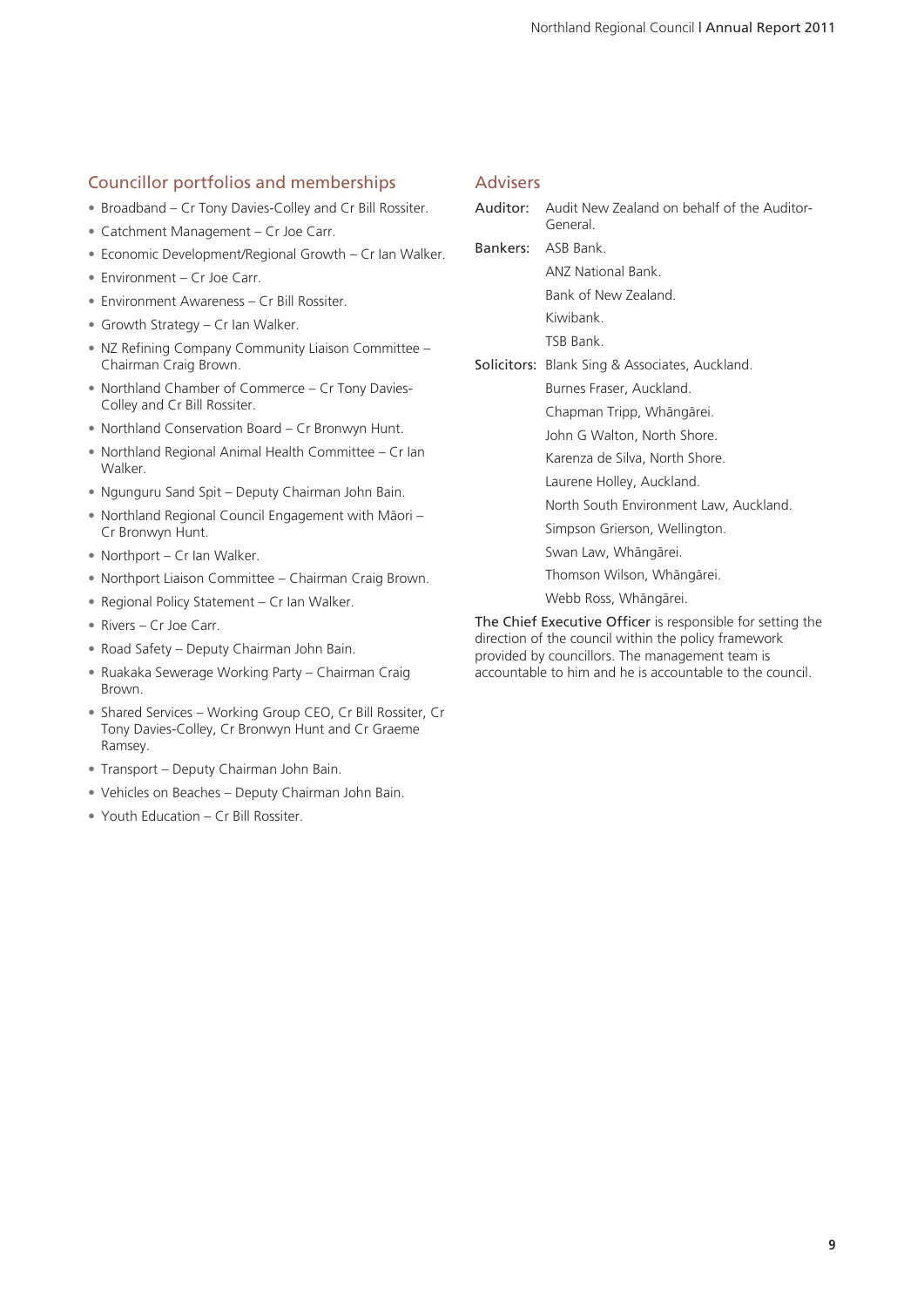### community outcomes

As part of the council's aim of creating a sustainable region of choice for Northlanders, we identified eight regional community outcomes six years ago. While the identification process in 2005 was a joint project with the three Northland district councils, each organisation ended up with different community outcomes, with common themes that linked to the four well-beings. The regional community outcomes describe what you as a Northlander value and what you'd like our region to be like in the future. They encapsulate the community's priorities by which the present social, economic, environmental and cultural well-beings can be assessed.

#### Regional Community Outcomes

- 1. Northland residents are safe and healthy
- 2. Northland's infrastructure is developed in a sustainable way
- 3. Northland's natural environment is sustainably managed
- 4. Northland is prosperous
- 5. Northland residents are educated and skilled
- 6. Northland has cohesive communities
- 7. Northland retains and enhances its regional identity
- 8. Northland residents have access to recreational and leisure opportunities

*Full details of the regional community outcomes can be found in the Northland Community Plan 2009-2019 or online at www.nrc.govt.nz/LTP*

Achieving the community outcomes relies on the whole community to pull together. The regional council, through its own functions and services, has varying levels of influence on the different community outcomes. We work with the relevant district councils, government agencies, other Northland organisations and the community at large on specific initiatives to extend our influence to progress the achievement of the community outcomes.

The council may therefore contribute to community outcomes in a number of ways, including:

- As the lead agency largely responsible for action in a particular area.
- As the joint lead agency managing a programme in conjunction with other organisations.
- Supporting/advocating providing support to other lead agencies.
- No direct influence being aware of activities being undertaken by the community or other organisations, but without a direct role to play.

When the council does have a role to play in achieving community outcomes, it may be involved in a number of different ways including:

- As a service provider carrying out a programme using the council's own resources. This would be most common when the council is the lead agency or joint lead agency.
- As a funder making a financial investment in a programme, but not necessarily leading it.
- As a regulator developing and enforcing rules, as appropriate.
- As a promoter/facilitator encouraging progress by organising interested parties, publicly expressing support or securing financial support from other sources.

The Northland Intersectoral Forum (NIF) has representatives from all these organisations and has a co-ordinator to ensure regular meetings are held for sharing information; collate the monitoring of the key indicators chosen to assess our achievement towards the community outcomes and coordinate specific initiatives. The last monitoring report was compiled in 2009 and the next report will be completed in late 2011. The 2009 report noted that 38 of the 51 indicators were active and rated the four well-beings as follows:

- Social requires some further investigation for most of the indicators with positive ageing and affordable housing considered on target.
- Economic considered to be on target overall with more investigation into the thriving economy indicator.
- Environmental requires further investigation for most of the indicators with the adaptability to climate variability considered on target.
- Cultural requires further investigation for half of the indicators with the sustainable natural areas and vibrant creative industries considered on target.

This Annual Report includes the results of the regional council's key performance measures for 2010-2011 within the "Activity" section. Key measures and how they relate to specific community outcomes are featured in the "our year in review" section and include trend results for recent years where available.

The regional council's planning processes are guided by these community outcomes, national directives and public feedback on specific proposals at review periods. The council's planning framework is represented in the diagram opposite.

In the "Activity" section later in this Annual Report, you'll find a breakdown of why we do the various activities we've reported on, how they contribute to community outcomes, what we did (including progress with our initiatives) and how we performed.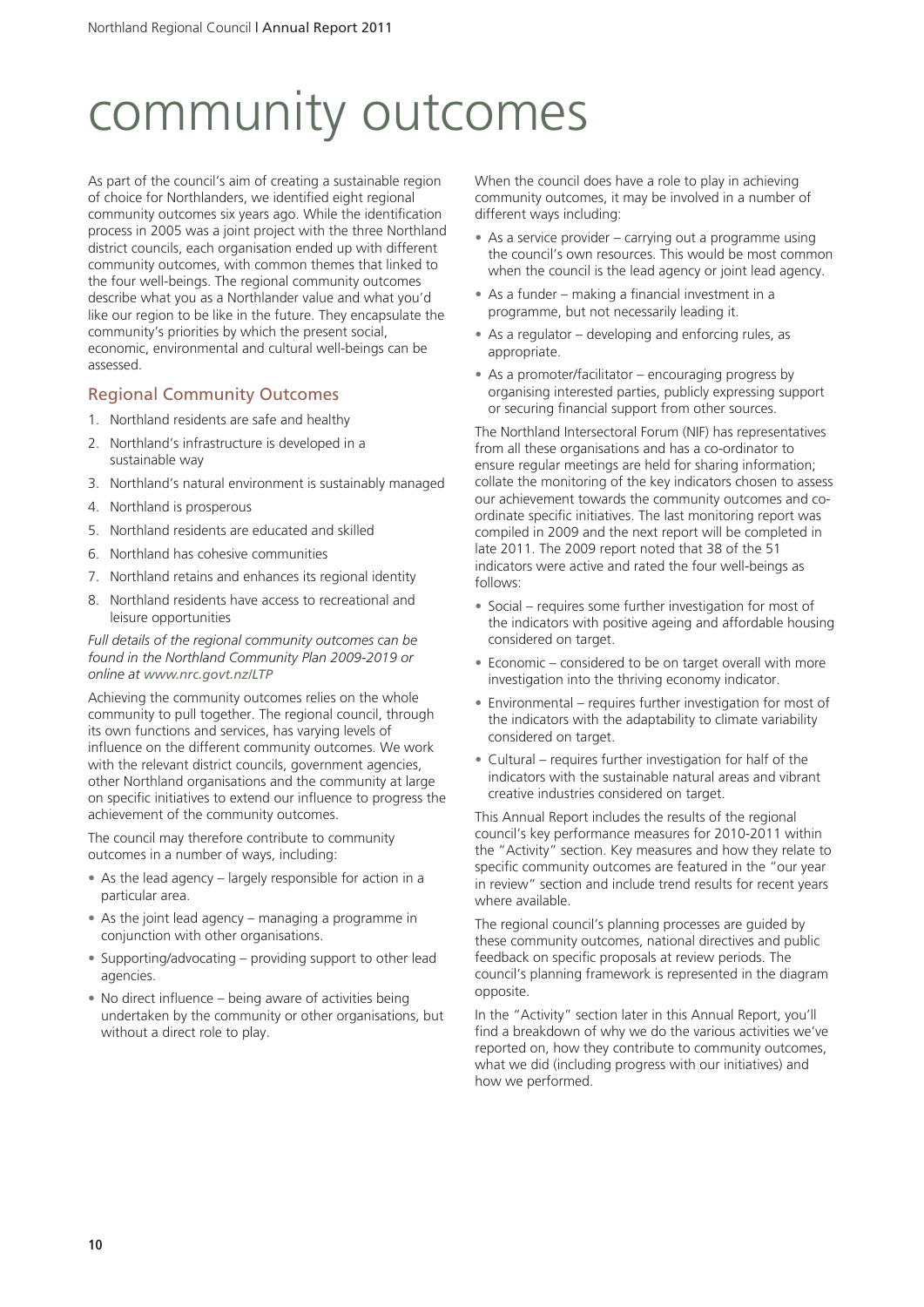#### council planning process

**THE COUNCIL'S MANDATE TO DO THINGS**

> **Resource Management Act 1991**

**Land Transport Management Act 2003**

**Biosecurity Act 1993**

**Hazardous Substances and New Organisms Act 1996**

**Soil Conservation and Rivers Control Act 1941**

> **Civil Defence Emergency Management Act 2002**

**Local Government Act 2002**

**Local Government (Rating) Act 2002**

**Other Legislation**

**A SUSTAINABLE REGION Regional Community Outcomes Local Government COUNCIL CONTRIBUTION TO THE OUTCOMES ARE FUNDED Regional Policy Statement (RPS)** Provides the framework for managing the resources of our region in a sustainable way. **Regional Coastal Plan Regional Air Quality Plan Regional Water and Soil Plan** These plans set controls for the use, development and protection of water, soil, air and the Northland coast. **Regional Land Transport Strategy** Provides the statutory planning framework for land transport in our region. **Civil Defence Emergency Management Plan** Provides a process for regional hazard identification and management. **Pest Management Strategies**<br>Is a strategic framework for the manager Provides a strategic framework for the management of pest plants and animals in Northland.

**River Management Plans** Provides details of plans to reduce the impacts of flooding of Northland rivers. **Marine Oil Spill Contingency Plan** Details the council's response to oil spills in the marine environment.

**Working with the community**

**HOW THE COUNCIL CONTRIBUTES TO THE OUTCOMES**



**DELIVERS**

#### Our year in numbers

1284 resource consent applications processed.

99.4% of resource consent applications processed within statutory time frames.

- 28 lakes monitored quarterly by the Regional Council.
- 31 river quality monitoring sites sampled monthly.
- 85 freshwater and coastal sites monitored weekly throughout summer.
- 23 reported marine oil spills responded.
- 57 Environment Fund projects were completed to a value of \$519,191.
- 90% approximate amount of GIS data and aerial photography now publicly available.
- 94% of passengers surveyed rated the CityLink Whängärei bus service as 'Good, Very Good or Excellent'.
- 392 maritime incidents responded to throughout the year.
- 21% increase in our website subscribers.
- 89% increase in e-payments.
- 115% increase in Twitter followers.
- 32,675 hectares of land now covered by Community Pest Control Areas.
- 35,043 Total Mobility trips were operated.
	- 992 reported environmental incidents responded to.
	- 21 reported hazardous substance incidents responded to.
	- 27 CoastCare groups established.
	- 33 ships piloted into the Bay of Islands.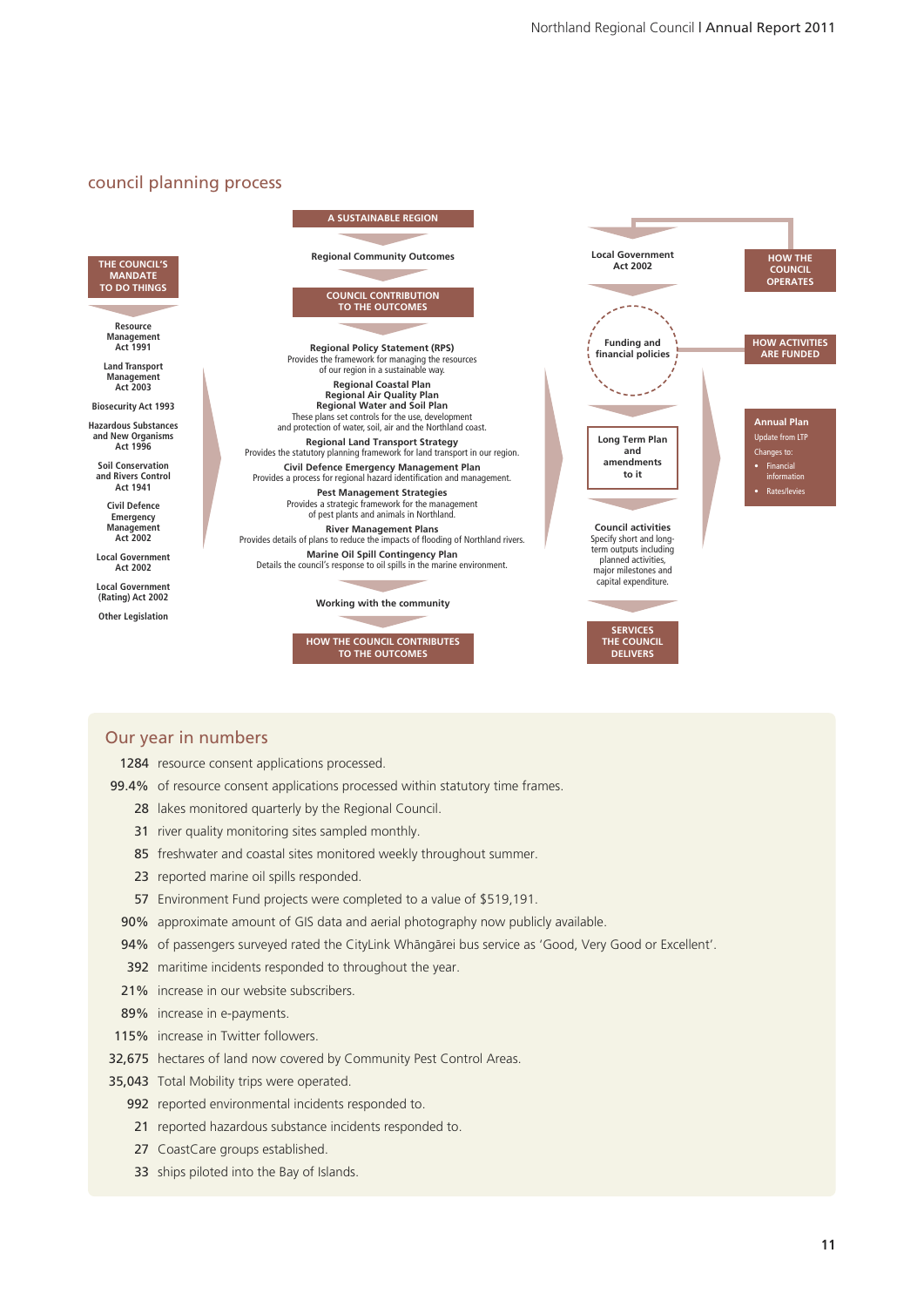### our activities – what we do

*The Northland Regional Council is one of Northland's main environmental guardians. We are charged with protecting Northland's land, water, coast and air while allowing for sustainable development. We are also responsible for promoting the region's economic, social and cultural wellbeing: 'Putting Northland first'.*

Our responsibilities include environmental management, flood and land management, biosecurity, emergency management, pollution control, public transport planning and funding, and coastal navigation and safety. Councillors decide our overall policies and our 140 staff implement them.

Roughly half our income comes from rates and charges with the balance from investments and government grants.

#### Awards and funding

The council has funding available to assist with a variety of eligible environmental, educational and cultural initiatives undertaken by the Northland community.

Regional council funding and advice is available to all individuals, landowners, community groups, schools and iwi throughout the region. *www.nrc.govt.nz/funding*

#### **Biosecurity**

Biosecurity is about protecting our environment, economy and way of life from the harmful impacts of pest animals, pest plants and diseases. The council works with landowners to target regional pest plants and animals and helps the rural economy by controlling possums to stop the spread of bovine Tb. *www.nrc.govt.nz/nasties*





#### Education and public information

Specialist council staff host seminars and field days designed to educate Northlanders about a variety of topics linked to the environment, while others visit schools to deliver environmental education initiatives. We also produce a wide range of publications and self-help guides covering most aspects of our work. *www.nrc.govt.nz/schools* and *www.nrc.govt.nz/publications*

#### Emergency management

The council co-ordinates the Civil Defence Emergency Management Group for the region. We work together to minimise the potential effects of emergencies, prepare ourselves and the community, respond to emergencies and help the community to recover. *www.nrc.govt.nz/civildefence*

#### Environmental planning and monitoring

The region's natural resources sustain our lives. We help people to use these resources appropriately and sustainably. Through Regional Plans, resource consents and monitoring, we work with the community to care for our environment – the air, land, water and coast. *www.nrc.govt.nz/environmentalmonitoring* and *www.nrc.govt.nz/consents*

#### Flood management

The region's rivers can put homes, farmland, jobs, livelihoods and property at risk from flooding. We help communities protect themselves from the effects of flooding. *www.nrc.govt.nz/floodplans*